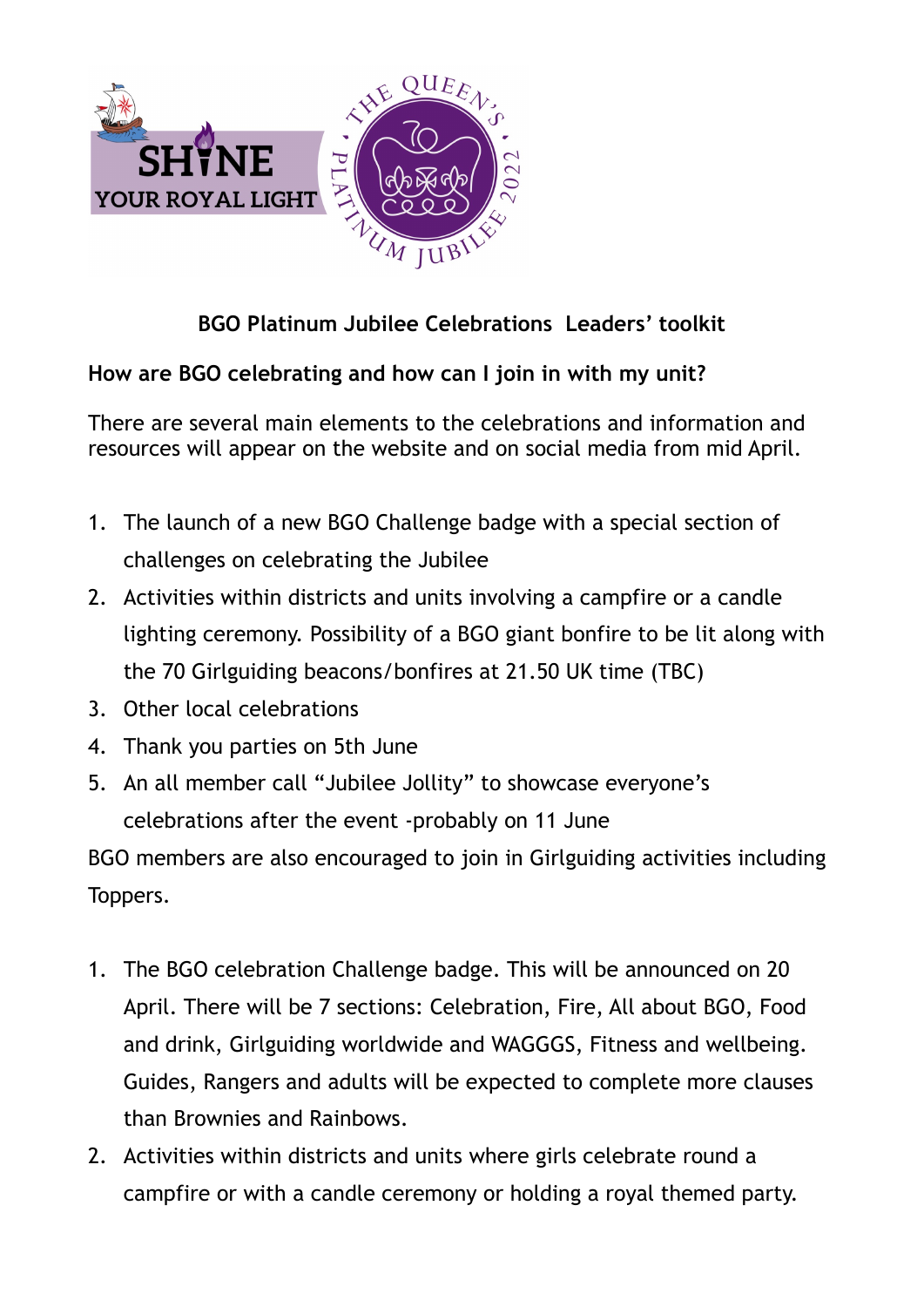Please do enjoy these activities and send us your photos and videos. NOTE it is important to remember that parental permission must be obtained especially if the event is not at the regular meeting place and that full risk assessments must be completed ahead of the event. You can download a Girlguiding risk assessment form from [https://](https://www.girlguiding.org.uk/globalassets/docs-and-resources/safeguarding-and-risk/risk-assessment-template.pdf) [www.girlguiding.org.uk/globalassets/docs-and-resources/safeguarding](https://www.girlguiding.org.uk/globalassets/docs-and-resources/safeguarding-and-risk/risk-assessment-template.pdf)[and-risk/risk-assessment-template.pdf](https://www.girlguiding.org.uk/globalassets/docs-and-resources/safeguarding-and-risk/risk-assessment-template.pdf)  We appreciate that all units may not yet be able to meet face to face. It is important to follow your own local Covid guidelines.

- 3. We want to build up a photographic record of all your celebrations which we will be showing at the All member call. Can you please encourage leaders to hold their celebrations before 2 June so that images can be collated in time. We are fortunate to have two young members at university in the UK - Marcella from St Helena will collate photos and Ella from Singapore will collate video clips has she did for Action 21. Please send your photos and videos to [jill.heyespra@gmail.com](mailto:jill.heyespra@gmail.com) and please post photos of activities and challenge contributions on the BGO Adult members group page on Facebook. Remember we cannot use any photographic material without parental permission for its use in a closed social media group and on an all member call.
- 4. We do hope that leaders will wish to include Platinum Jubilee celebrations in their Summer programmes.
- 5. Girlguiding activities were published in Discover Grow on Wednesday 23 March. You can find out more at [https://www.girlguiding.org.uk/what](https://www.girlguiding.org.uk/what-we-do/events-and-opportunities/event-and-opportunity-finder/the-queens-platinum-jubilee/)[we-do/events-and-opportunities/event-and-opportunity-finder/the](https://www.girlguiding.org.uk/what-we-do/events-and-opportunities/event-and-opportunity-finder/the-queens-platinum-jubilee/)[queens-platinum-jubilee/](https://www.girlguiding.org.uk/what-we-do/events-and-opportunities/event-and-opportunity-finder/the-queens-platinum-jubilee/) and you can learn about Toppers at [https://](https://www.girlguiding.org.uk/making-guiding-happen/how-were-being-our-best/updates-for-our-members/what-are-toppers/?utm_source=dotmaileremails&utm_medium=email&utm_campaign=13086645_Discover%2C%20grow%2023%20March%202022&utm_content=Toppers) [www.girlguiding.org.uk/making-guiding-happen/how-were-being-our](https://www.girlguiding.org.uk/making-guiding-happen/how-were-being-our-best/updates-for-our-members/what-are-toppers/?utm_source=dotmaileremails&utm_medium=email&utm_campaign=13086645_Discover%2C%20grow%2023%20March%202022&utm_content=Toppers)[best/updates-for-our-members/what-are-toppers/?](https://www.girlguiding.org.uk/making-guiding-happen/how-were-being-our-best/updates-for-our-members/what-are-toppers/?utm_source=dotmaileremails&utm_medium=email&utm_campaign=13086645_Discover%2C%20grow%2023%20March%202022&utm_content=Toppers)

[utm\\_source=dotmaileremails&utm\\_medium=email&utm\\_campaign=1308](https://www.girlguiding.org.uk/making-guiding-happen/how-were-being-our-best/updates-for-our-members/what-are-toppers/?utm_source=dotmaileremails&utm_medium=email&utm_campaign=13086645_Discover%2C%20grow%2023%20March%202022&utm_content=Toppers)